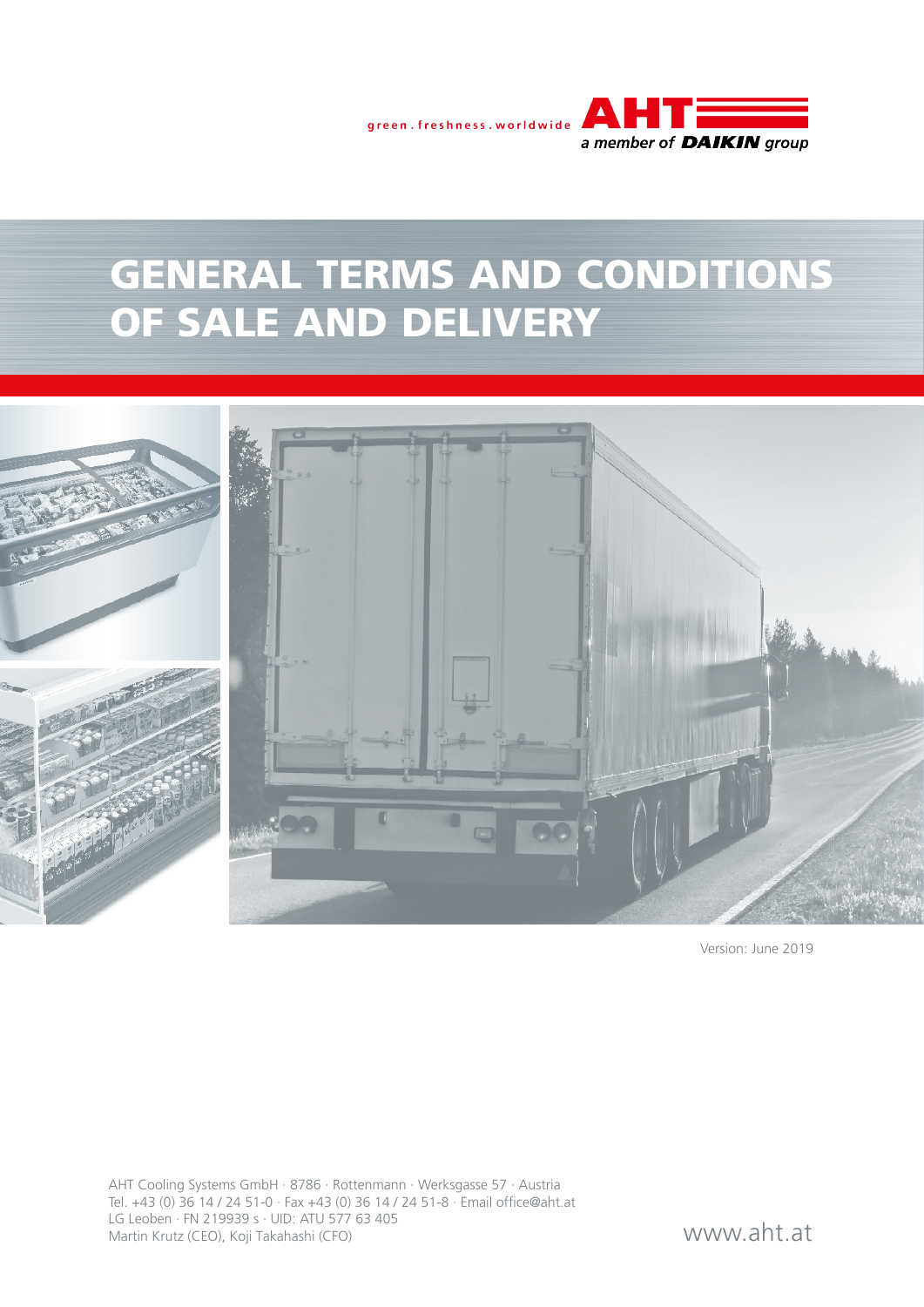

### SCOPE OF APPLICATION

- 1 All our business relations, i.e. the business relations of AHT Cooling Systems GmbH with its registered office in Rottenmann and of its subsidiaries or affiliated companies (hereinafter collectively: »AHT«), with our customers (hereinafter: »Customer« or »Customers«), including, without limitation, quotations, orders, inquiries, order confirmations, call-offs or agreements in respect of our goods (hereinafter: »Goods«) and, by analogy, the provision of services shall only be governed by the following terms and conditions of sale and delivery (hereinafter: Terms), unless our subsidiaries or affiliated companies use their own terms and conditions and unless these Terms are amended by an express written agreement between us and the Customer. These Terms shall also apply to all past and future quotations, orders, inquiries, order confirmations, call-offs or agreements in respect of our Goods, even if these Terms are not separately agreed between us and the Customer.
- 2 We expressly do not accept any terms and conditions of the Customer that are inconsistent with these Terms; we will not be bound by any terms and conditions of our Customers that are inconsistent with these Terms, even if we have not objected to such terms and conditions and/or if we have not repeated our objection to such terms and conditions in the course of continuing business relations.
- All oral promises, side-agreements or the like, including, but not limited to, such promises, side-agreements or the like made by our employees or vicarious agents, which differ from these Terms or from our other written declarations shall not be binding upon us. We may correct any errors in our selling prospectuses, price lists, quotation documents or other documentation caused by mistake without making us liable for any damage resulting from such errors, notwithstanding any other provisions of these Terms.
- **4** These Terms shall be applicable only to businesses.

# ORDERS AND QUOTATIONS

- 5 If the Customer submits to us orders, these shall be binding upon our Customer; however, any orders and all other agreements shall be deemed accepted by us only if we or our expressly authorised representatives/ agents accept these in writing within 21 days of receipt of an order. Any orders placed by fax or facsimile shall also satisfy this written form requirement, whereas any order placed by our Customers by email shall be followed by an identical written order letter from the Customer and has to be accepted by us in writing.
- 6 The Customer shall be responsible for the accuracy of an order and the Customer shall ensure that we receive all necessary information about the Goods ordered not later than within seven days so we can execute orders in compliance with the agreement. The Customer may withdraw from an agreement only as long as we have not started production of the Goods ordered; we shall be indemnified for all losses we may incur in this respect.
- 7 If we manufacture or otherwise process the Goods and the Customer has provided specifications for this purpose, the Customer shall indemnify and hold us harmless for and against any loss, damage, claim, cost or other expenses if the contractual manufacture or processing of the Goods based on the Customer's specifications proves or proved to constitute a violation of a patent, a copyright, a trademark or any other property right of a third party. Notwithstanding the foregoing, we reserve the right to modify descriptions of our Goods in respect of the Customer's specifications insofar as statutory requirements have to be considered and to the extent such modification will not deteriorate the quality and usability of the order.
- 8 Our own quotations are without engagement and nonbinding; any contracts and other agreements, in particular if these differ from these Terms, shall become binding only upon our written confirmation subject to the above provisions of these Terms.
- 9 In addition, we may modify and improve the Goods without informing the Customer in advance, provided that such modification or improvement will not sustainably affect or deteriorate the form or function of the Goods.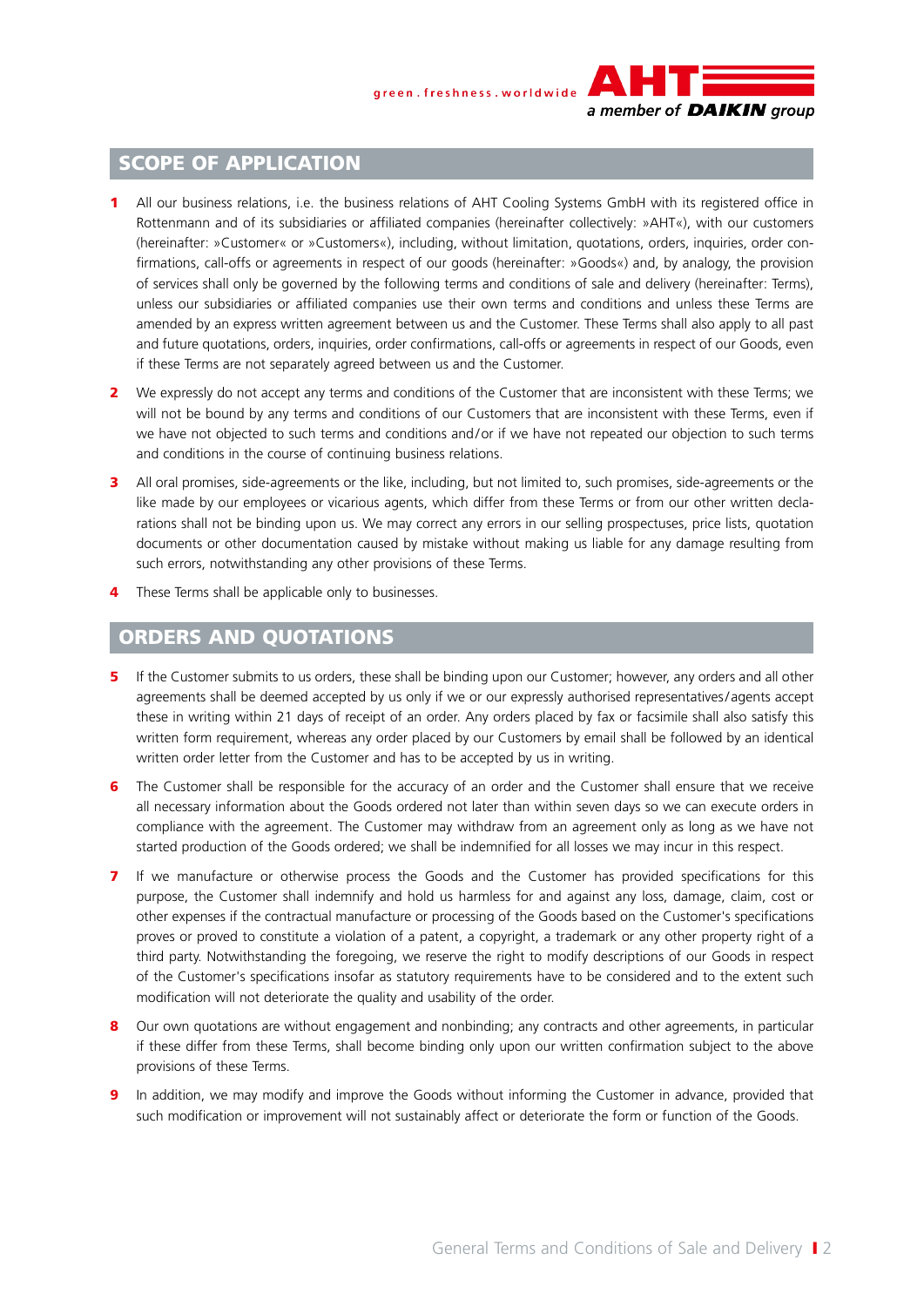# PURCHASE PRICE AND TERMS OF PAYMENT

- 10 The purchase prices we disclose to the Customer and/or the purchase prices of our price lists, as amended on the order date, exclusive of costs of packaging, insurance, payment transactions, loading, and transport/delivery, shall be generally applicable. We may reasonably increase our purchase prices after submission of a quotation if there has been a change in raw materials or supplies, wages and salaries or public duties, among other things.
- 11 Unless otherwise stated in our quotation or in our price lists or unless otherwise agreed in writing between us and the Customer, all of our mentioned purchase prices are »ex works« subject to Incoterms 2010.
- 12 Our purchase prices are exclusive of VAT, with VAT being payable by the Customer, if applicable.
- 13 Unless otherwise agreed, the purchase price shall be due and payable not later than within 30 days of the invoice date without any deduction.
- 14 Payments by our Customers shall be made only to us and in the agreed currency by bank transfer; we do not acknowledge payment by note as fulfilment of the Customer's payment obligation. Our commercial agents and any other authorised representatives may not accept any payment from the Customers, except by virtue of a special written authorisation.
- **15** If the Customer and we have agreed on the opening of a documentary credit, the Customer shall open an irrevocable, confirmed letter of credit with a first-class bank. The letter of credit shall be opened in agreement with the Uniform Customs and Practice for Documentary Credits, 2007 Revision, ICC Publication No. 600. All costs arising in connection with the letter of credit, including the opening of the letter of credit, shall be borne by the Customer.
- **16** If the Customer does not satisfy his payment obligation on the due date (late payment) or if we become aware that our Customer has financial difficulties, we – without waiving any other rights and claims and taking into account Section 25 of these Terms – may at our choice:
	- demand immediate payment of our outstanding claims and discontinue any further delivery of our Goods (accelerated payment); and/or
	- withdraw from all agreements with the Customer not yet performed regardless of any prior agreements to the contrary; and/or
	- retain and/or set off with our claims any advance payments we may have received; and/or
	- cancel agreements with our Customer and/or interrupt any further deliveries to our Customer; and/or
	- charge to the Customer default interest provided for by law on the owing amount and / or the purchase price as well as costs and expenses incurred due to reminders or collection measures pending final and full payment.
- 17 The Customer may not withhold payments for any reason whatsoever; any set-off with counterclaims shall therefore require an express agreement.

#### PACKAGING AND DELIVERY

- 18 Our Goods are packed in a customary manner; any related costs shall be borne by the Customer subject to these Terms.
- 19 Our Goods shall be deemed delivered upon delivery of the same to the Customer at our business premises during regular business hours, to the forwarding agent or carrier and/or once we have notified the Customer that our Goods are ready for collection. Any delivery periods that may have been agreed shall be legally non-binding. In addition, the delivery of our Goods shall be subject to timely and correct deliveries by our upstream suppliers.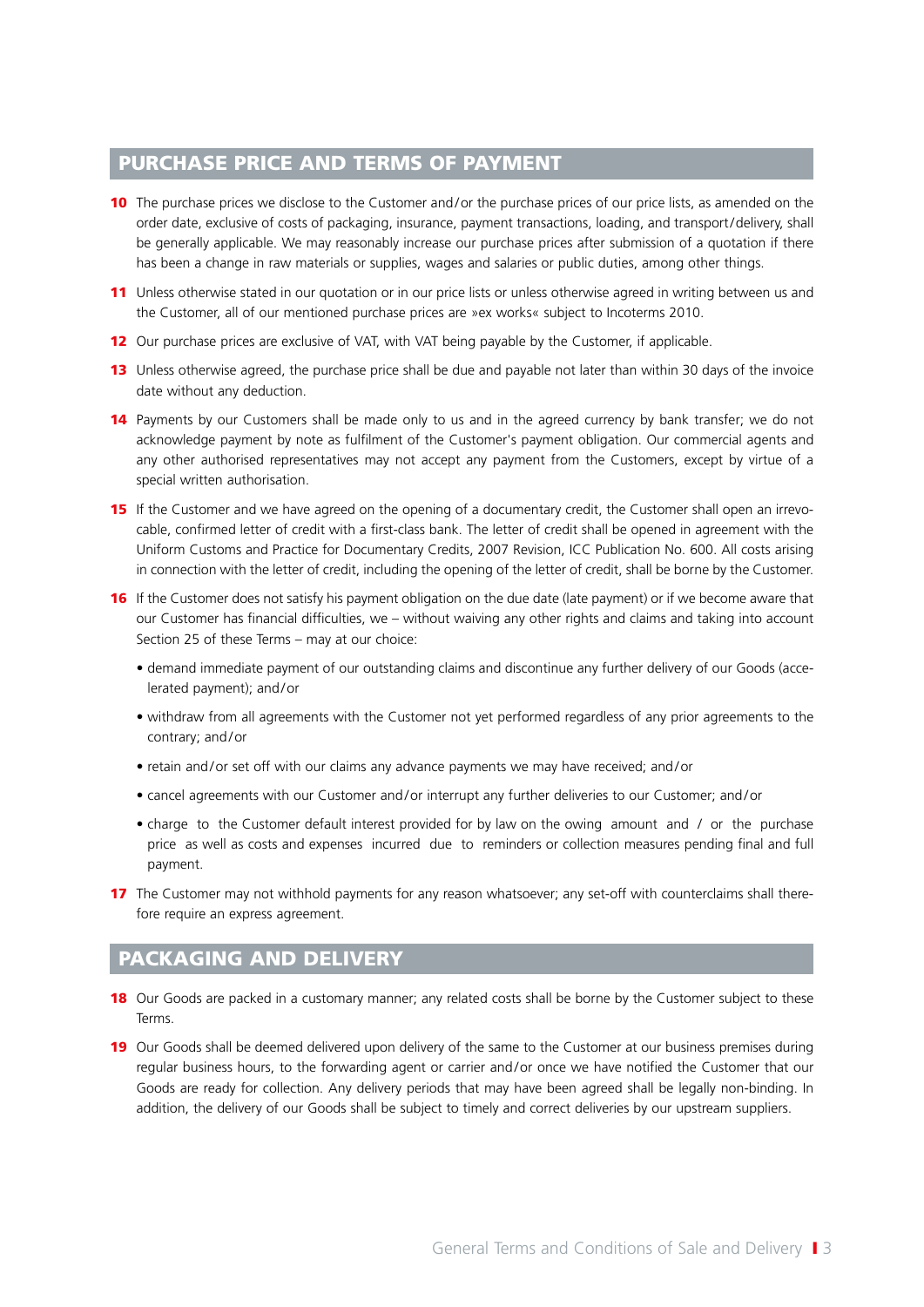- 20 If we and the Customer agreed on delivery of our Goods to a place other than the place agreed according to the above paragraphs of these Terms, the relevant delivery dates shall be non-binding and any detriment arising from exceeding the delivery period shall be irrelevant; in this context, the customer expressly waives to assert against us any claims arising from any covering purchase. For the avoidance of doubt, we are responsible for selecting a forwarding agent and/or carrier and any freight costs and costs of insurance of the shipment as well as any transport damage shall be at the Customer's expense (»ex works« subject to Incoterms 2010).
- 21 We are not responsible for any events of force majeure and such events entitle us to extend any delivery periods that may have been agreed, any claims for damages of the Customer excluded, and to withdraw from agreements reached with our Customer. Events of force majeure include, but are not limited to, a business standstill/interruption not prompted by us, strikes or lock-outs at our plants, orders issued by national authorities and/or difficulties to supply our plants with electricity and/or raw materials and fuels.
- 22 If our Customer is in default with acceptance, the obligation to correct the purchase price subject to these Terms still applies; in such cases, we may, without limitation, procure that the Goods be stored at the Customer's risk and expense and purchase adequate insurance of the Goods at our Customer's cost and expense.

# PASSING OF THE RISK

23 The risk of any damage to or loss of the Goods shall pass to our Customer as follows:

- If the Goods are not delivered at our business premises, upon delivery to the forwarding agent and/or carrier or, if the Customer is in default of acceptance, at the point in time when we offer delivery;
- If the Goods are delivered at our business premises (i.e. »ex works« subject to Incoterms 2010), at the point in time when we inform the Customer that the Goods are ready for collection.

#### RETENTION OF TITLE

- 24 Irrespective of the delivery and the passing of the risk or any other provisions of these Terms, title to our Goods shall transfer to the Customer only upon full payment of the purchase price (hereinafter: »Conditional Goods«). In addition, we may repurchase, collect from the Customer, sell or otherwise dispose of the (Conditional) Goods pending full payment of the purchase price.
- 25 If the Customer is in default of payment, the Customer, subject to Section 16 of these Terms, shall at our request hold the Conditional Goods in trust on our behalf and keep them separated from his property and the property of third parties and/or properly store, secure and insure the Conditional Goods, mark the Conditional Goods as our property and, at our request, provide proof thereof (also toward third parties). If the Customer fails to insure the Conditional Goods and to provide documentary evidence in this context, we may insure the Conditional Goods at the Customer's cost and expense.
- 26 Pending full payment our Customer may use and/or resell the Conditional Goods in the course of ordinary business, but the Customer shall hold any compensation (including any insurance payments) on our behalf and separated from his own property and/or the property of third parties in the extent such retention of title is valid under the applicable national law. In this case, the Customer assigns to us upon conclusion of a contract all his claims against his customers along with all ancillary rights, but Customer shall be entitled to recovery as long as he is not in default toward us. We are entitled to inform the Customer's customers of the assignment and/ or to request the Customer to record the assignment in his books and records. In addition, we shall receive, at our request, all documents and information that may be necessary to assert our rights. If an invoice amount so assigned is nevertheless received by a third party, the Customer shall reclaim such amount from the third party and deliver it to us.
- 27 If Conditional Goods and/or Goods of the Customer or of third parties are processed and/or if the Conditional Goods/Goods were processed with parts to which we do not have title, we will obtain joint title in the extent such retention of title is valid under the applicable national law. The same shall apply if Conditional Goods/Goods are combined with goods of the Customer or of third parties; any goods so processed shall constitute Conditional Goods as defined in these Terms.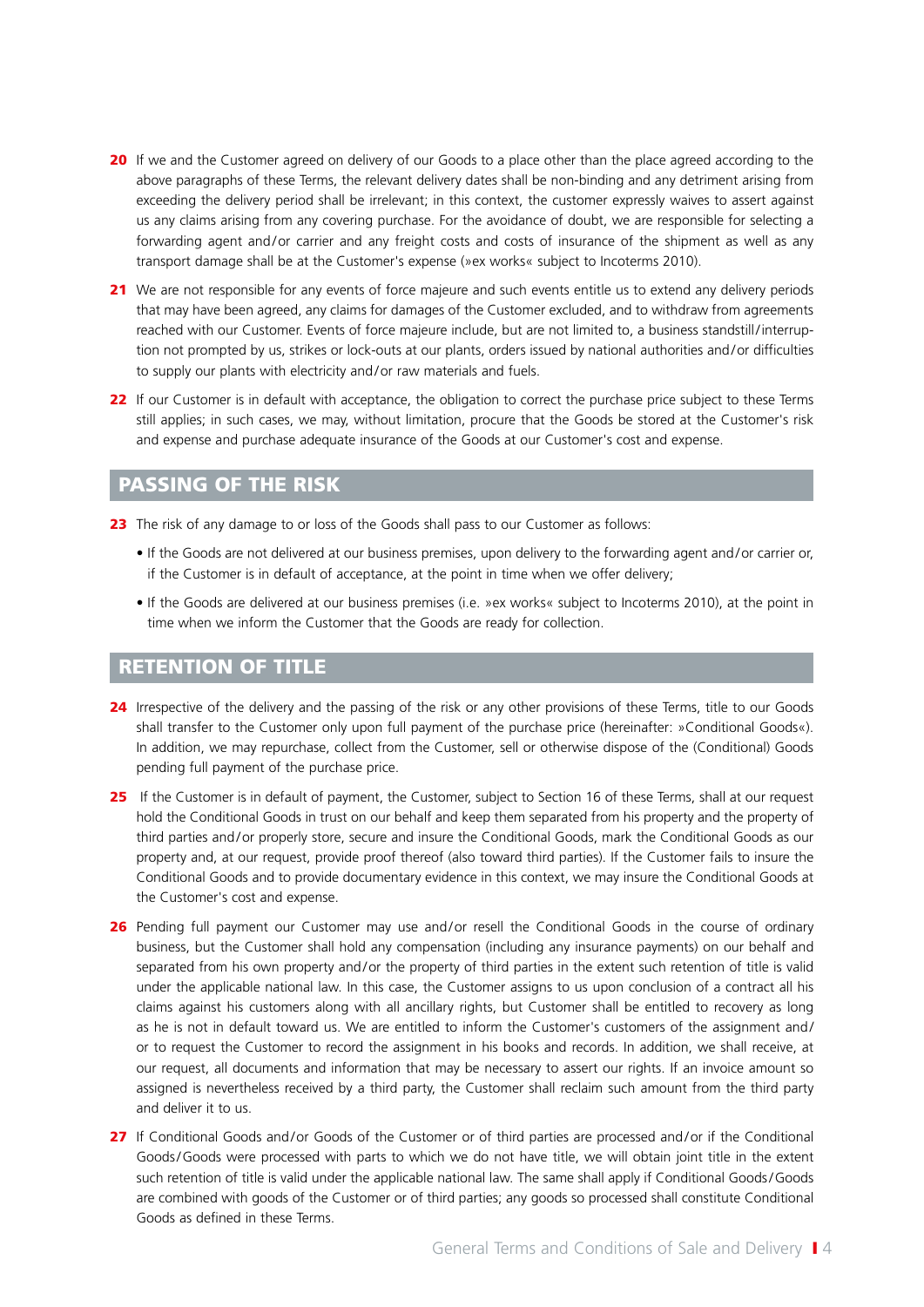- 28 If Conditional Goods are attached or if third parties otherwise interfere with Conditional Goods, the Customer shall give immediate notice and inform the third party of the retention of title; where the Customer does not comply with these obligations, he shall be liable for any loss suffered in the extent such retention of title is valid under the applicable national law.
- 29 If insolvency proceedings have been initiated against the Customer, we may assert our rights of separation in respect of the Conditional Goods to the extent permitted by law; if our rights of separation cannot be satisfied, the Customer will not dispose of the Conditional Goods and of payments received from a resale of such Conditional Goods; the Customer will rather deposit such payments into a separate bank account of which the Customer shall provide information to us at any time.

# WARRANTY AND EXCLUSION OF LIABILITY

- 30 Unless otherwise agreed in writing with the Customer, the warranty period for our Goods is six months, calculated from the day on which the risk passes to the Customer subject to these Terms. The same period shall apply to spare parts for our Goods, unless otherwise agreed in writing with the Customer and unless such Goods are subject to wear and tear; we do not issue any independent warranty for components that have been built into our Goods in the course of repair, if any. In addition, we are responsible for parts of our Goods which we have purchased from upstream suppliers only within the scope of our warranty claims against the respective upstream supplier.
- 31 We do not accept any responsibility and do not warrant that the Goods are fit for a certain purpose. Warranty for our Goods shall not cover any product defects which arise due to inaccurate installation or use, misuse, negligence or other reasons on the part of the Customer or of third parties. In addition, we do not accept any warranty for any malfunctioning of or damage to our Goods which resulted from, but is not limited to, the following reasons:
	- Inadequate or improper use and/or negligent handling of the Goods by the Customer and/or third parties;
	- Inaccurate assembly and/or initial operation of the Goods by the Customer and/or third parties;
	- Improper work at our Goods by the Customer and/or by third parties;
	- Defects of inlet and outlet ducts at the Customer's place and other services and materials provided;
	- Non-compliance with agreed and/or normal operating conditions or omitted instructions by the Customer pursuant to Sections 6 and/or 7 of these Terms;
	- Non-compliance with the operating instructions or prescribed operating data or failure by the Customer and/ or by third parties to carry out maintenance as provided in the operating instructions;
	- Use of unfit equipment by the Customer and/or by third parties.
- 32 The Customer shall inspect the Goods as to their completeness, correctness and other defect-free condition immediately upon receipt and promptly notify us of any complaint by written notice; otherwise the Customer shall lose all rights under warranty.
- 33 If we acknowledge a defect, we may at our choice take the Goods back at the (agreed) purchase price, repair the defect or deliver a substitute against return of the Goods; for the avoidance of doubt, the Customer shall not have any other claims against us. If a defect occurs, the Customer may not withdraw from the agreement made with us.
- 34 In addition, our disclaimer of liability includes, but is not limited to, the following events:
	- Defects of the Goods which are based on a description of goods or specification by the Customer;
	- Defective condition of the Goods if the Customer has not paid by the due date the purchase price payable subject to these Terms;
	- Parts, materials or other equipment manufactured by the Customer or on the Customer's behalf and/or provided to us for the manufacture and/or processing of the Goods;
	- Admissible use of the Goods according to the laws (e.g. statutes, regulations, guidelines, standards, etc.) of the countries to which the Goods are delivered and in which the Goods are used;
	- Any loss of refrigerated/frozen goods.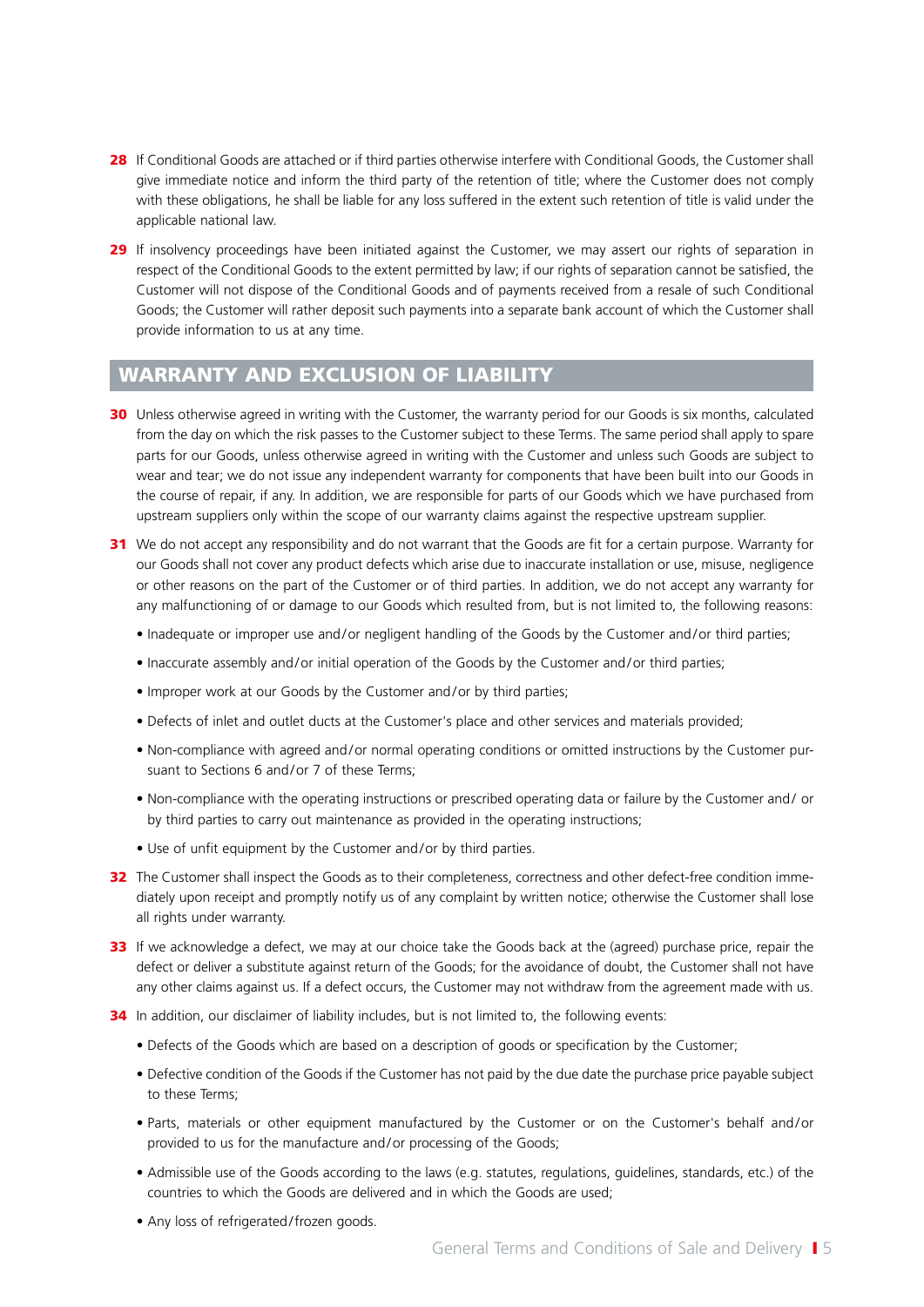#### DISPOSAL AND COST OF DISPOSAL

**35** The disposal of goods and the disposal of the packaging of these goods are not included in the price in accordance with these GSDC. The customer is personally responsible for the disposal and any other related statutory obligations as well as for covering the associated costs.

#### **CONFIDENTIALITY**

36 All of our selling documents, specifications, quotation documents and price lists shall be kept strictly confidential by the Customer and may not be made available to third parties, except with our prior written consent. The same shall apply to these Terms if we have not published these ourselves.

#### DATA PROTECTION

37 The customer has read the Privacy Policy and expressly agrees that AHT may process

- Data entered into the fillable data fields when using the "eServices" online service;
- Personal data otherwise disclosed by the customer in the course of the initiation, processing and fulfilment of the contract as well as for the further maintenance of the contractual relationship; and
- Additional data to verify the customer's authority and economic and technical capability (also by obtaining creditworthiness information, company register extracts, trade register extracts from authorised credit agencies, creditor protection associations and operators of public registers as well as clearance certificates from the tax office and the responsible social insurance carriers)

for purposes of contract initiation, processing and fulfilment.

- 38 By using the "eServices" online service, the customer expressly consents, with regard to data entered by the customer, that the data referred to in section 38, as well as additional data that is disclosed during the course of the contractual relationship, may be processed by AHT for purposes beyond the fulfilment of the contract with the consent of the customer.
- 39 The processing of personal data may also include sharing data with AHT partners that maintain a branch in a country that is not within the European Union. AHT will ensure for such third parties outside the Union that personal data is collected, processed or used by third parties only in accordance with Regulation (EU) 2016/679 of the European Parliament and of the Council of 27 April 2016, that an adequate level of protection exists or that a contractual agreement with standard data protection clauses is concluded.
- 40 The customer is entitled to withdraw this consent at any time, however this does not affect the lawfulness of personal data processed prior to the customer's withdrawal of consent.

# FINAL PROVISIONS

- 41 The Customer expressly agrees that any information which we are/become aware of from our business dealings with him and which is necessary to handle our business relationship be saved and processed on automated data processing devices.
- 42 These Terms shall replace all other agreements which we have previously reached with the Customer, whether in writing or orally, and which shall become invalid upon agreement of these Terms.
- 43 Customer shall comply with all applicable laws, rules and regulations when conducting business with AHT. Customers of AHT must not engage directly or indirectly in any form of bribery or make or accept any facilitation payments while conducting business with AHT or on AHT's behalf.
- 44 If individual provisions of these Terms are or become invalid or unenforceable in whole or in part, this shall not affect the validity of the remaining provisions of these Terms. Such provision shall be replaced by an appropriate valid provision which closest reflects the purpose of these Terms.